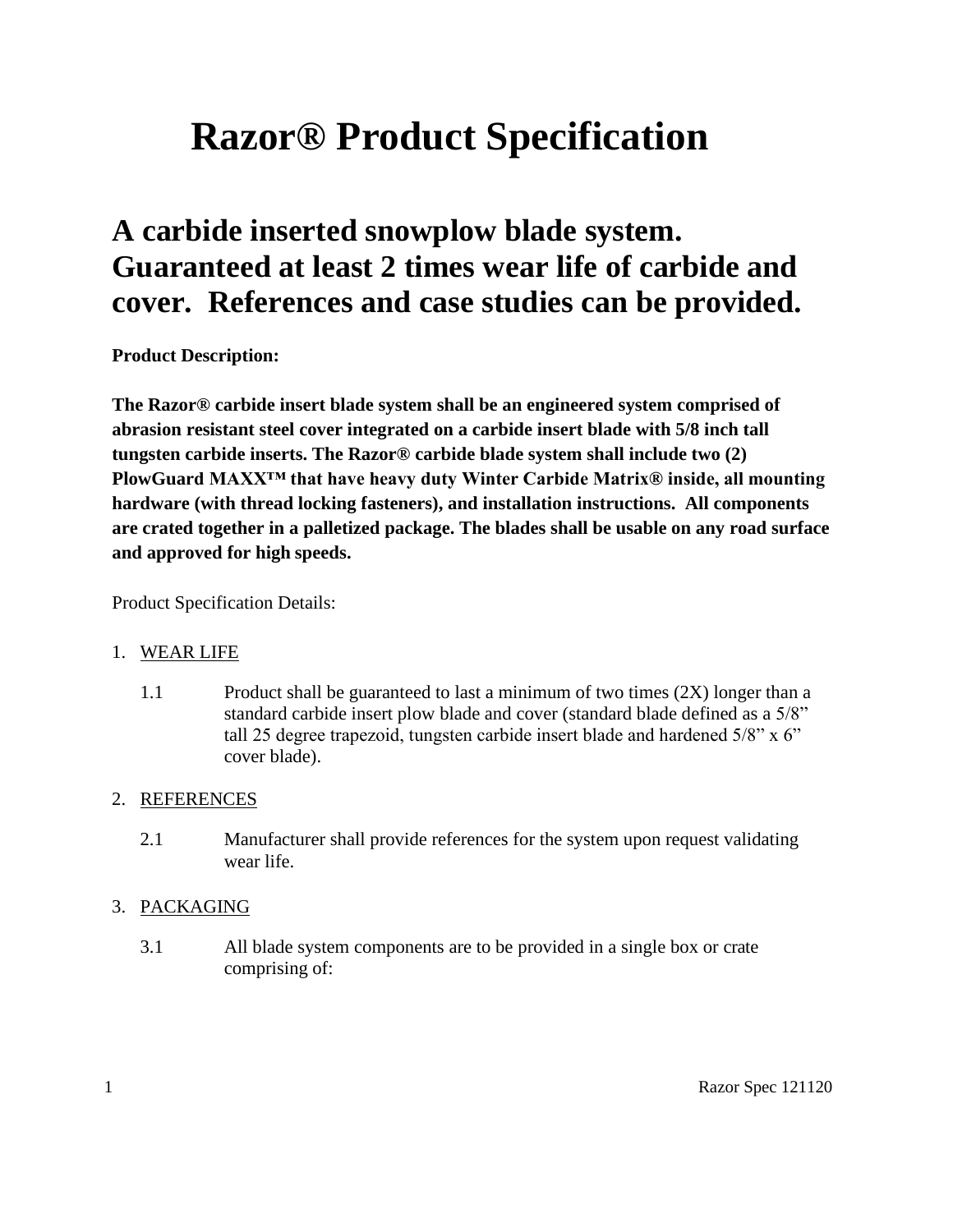- a. All blade sections manufactured per specifications.
- b. (2) PlowGuard MAXX<sup>TM</sup>
- c. (1) Grade 8 hardware kit including thread locking fasteners, flat washers, extended shoulder carriage bolts, and plow bolts.
- 3.2 Installation instructions included in package.
- 3.3 The blade system package is to be securely banded to a pallet providing adequate protection for common freight carrier handling, transportation, and receiving.
- 3.4 Packaging will provide adequate protection from the elements incurred during normal transportation and storage.

#### 4. MAIN BLADE

- 4.1 The blade shall be high strength structural grade hot rolled flat steel.
- 4.2 Dimensions: 6" high x 3/4" thick x 3' or 4' length
- 4.3 Tolerance between hole spacing is +/- 1/16", non-accumulative, from center to center across full length of blade.
- 4.4 The groove for the carbide inserts shall be milled in the center of the blade edge.
- 4.5 Hole size and location of holes shall be per customer's requirements.

#### 5. TUNGSTEN CARBIDE INSERTS

- 5.1 The tungsten carbide insert shall comprise the following total dimensions: a. Length: 1" nominal
	- b. Width: 0.36" min. c. Height: 0.625" max. d. Shape: 25° with nose radius of 0.06"
- 5.2 Tungsten carbide insert shall be of a grade containing approximately 89% tungsten and approximately 11% cobalt binder by weight.
- 5.3 Original compounding specific gravity equal to 14.35-14.6
- 5.4 The insert hardness shall be 87.5-88.8 Rockwell A scale
- 5.5 Transverse rupture strength of 351,000 PSI minimum.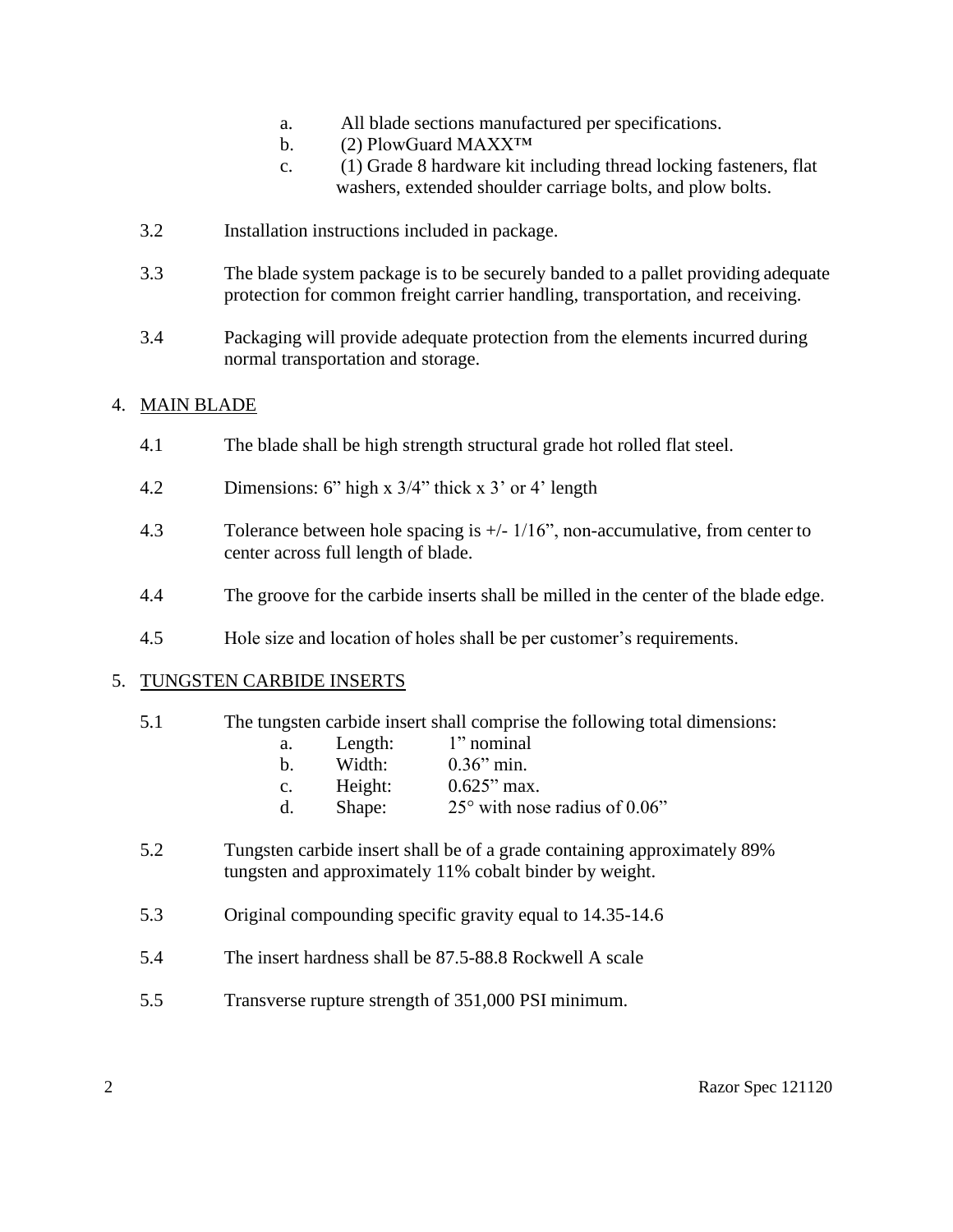#### 6. BRAZING

- 6.1 Each blade shall contain an approximate 1" length of carbide inserts for each 1" length of blade.
- 6.2 The carbide inserts shall be placed in line within the center-milled groove.
- 6.3 The carbide inserts shall be brazed on all sides using sound brazing practice, having no evidence of voids, shims, or fillers providing approximately 70,000 PSI shear strength.

#### 7. STEEL COVER BLADE

- 7.1 Cover blade shall be heat-treated abrasion resistant steel.
- 7.2 Dimensions: 5/8" thick x 3" High.
- 7.3 Cover blade will have an approximate hardness of 44-52 Rockwell C.
- 7.4 Cover blade must include wear indicator notches for blade change notification.
- 7.5 Cover blade must include interlocking tabs for added rigidity.

#### 8. ASSEMBLY WELDING

8.1 Each carbide insert blade has a cover blade welded to the front surface of the main carbide blade. This weld will provide adequate strength to retain the cover blade and interlock while in service.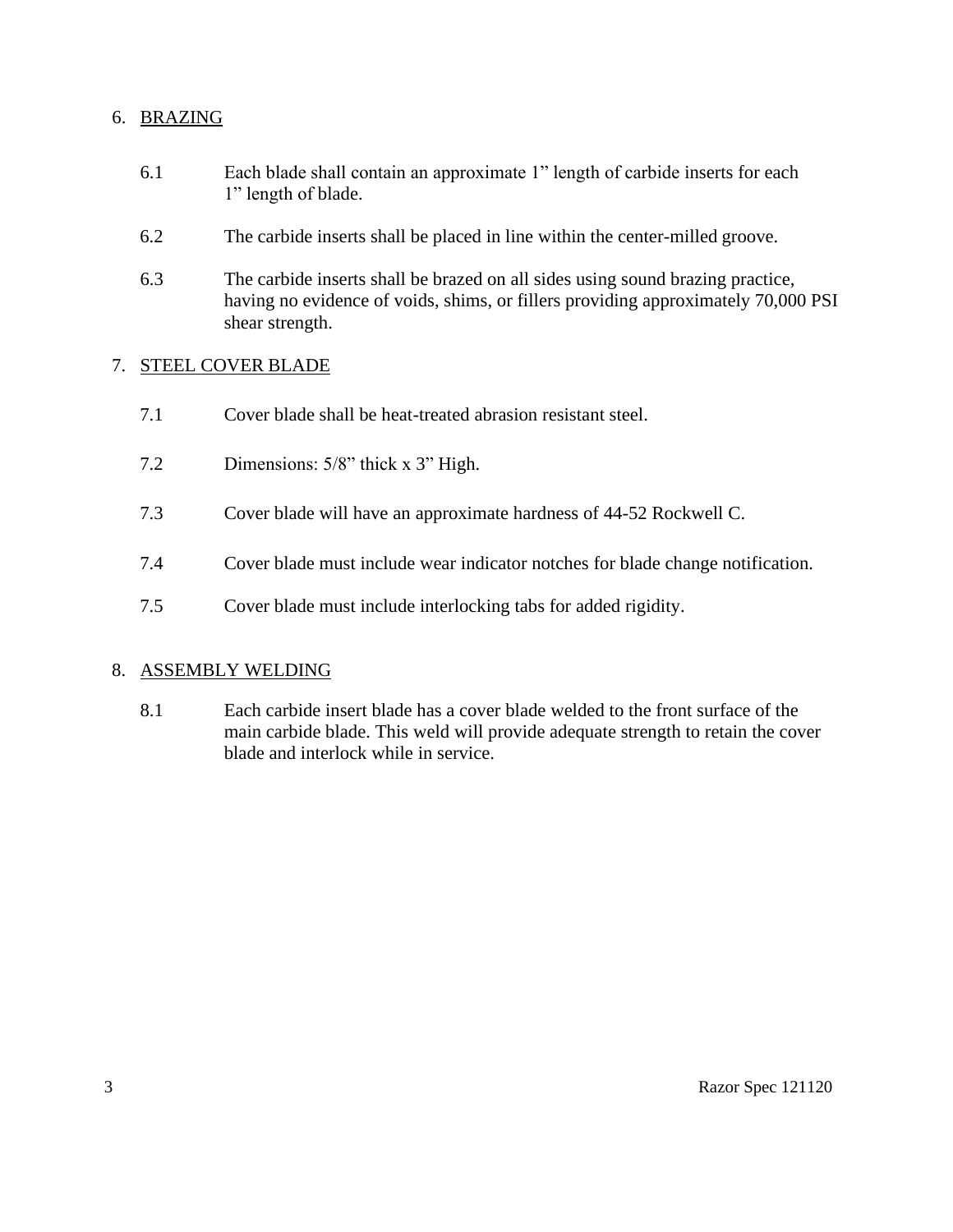#### 9. PLOWGUARD MAXX™ GUARDS

- 9.1 Guards shall be high impact, A-22 steel castings.
- 9.2 Shall have three separate pockets to be fully filled with a minimum of  $11.20 \text{ in}^3$ of Winter Carbide Matrix® weld.
- 9.3 Winter Carbide Matrix® weld profile must be parallel and flush (plus/minus 1/32") to blade surface of guard. Winter Carbide Matrix® must be fused to the pockets of the steel castings.
- 9.4 Mounting holes are cast square holes to fit a 5/8" carriage bolt.
- 9.5 Guards will be Class 7 Orange<sup>TM</sup> texture powder coated to provide corrosion resistance and safer handling.

#### 10. MOUNTING HARDWARE

10.1 The mounting hardware will consist of high-quality thread locking components consisting of Grade 8 extended shoulder carriage bolts, Grade 8 plow bolts, all metal lock nuts and flat washers. All items to be pre-counted and sealed for corrosion resistance.

#### 11. FINISHED PRODUCT

- 11.1 Finished blade will be Class 7 Orange ™ texture powder coated to provide corrosion resistance and safer handling.
- 11.2 Front edge of blade will be identified to avoid improper installation.
- 11.3 Finished blade shall comply with standard blade manufacturing tolerances.
- 11.4 Manufacturer's literature shall be furnished as required.